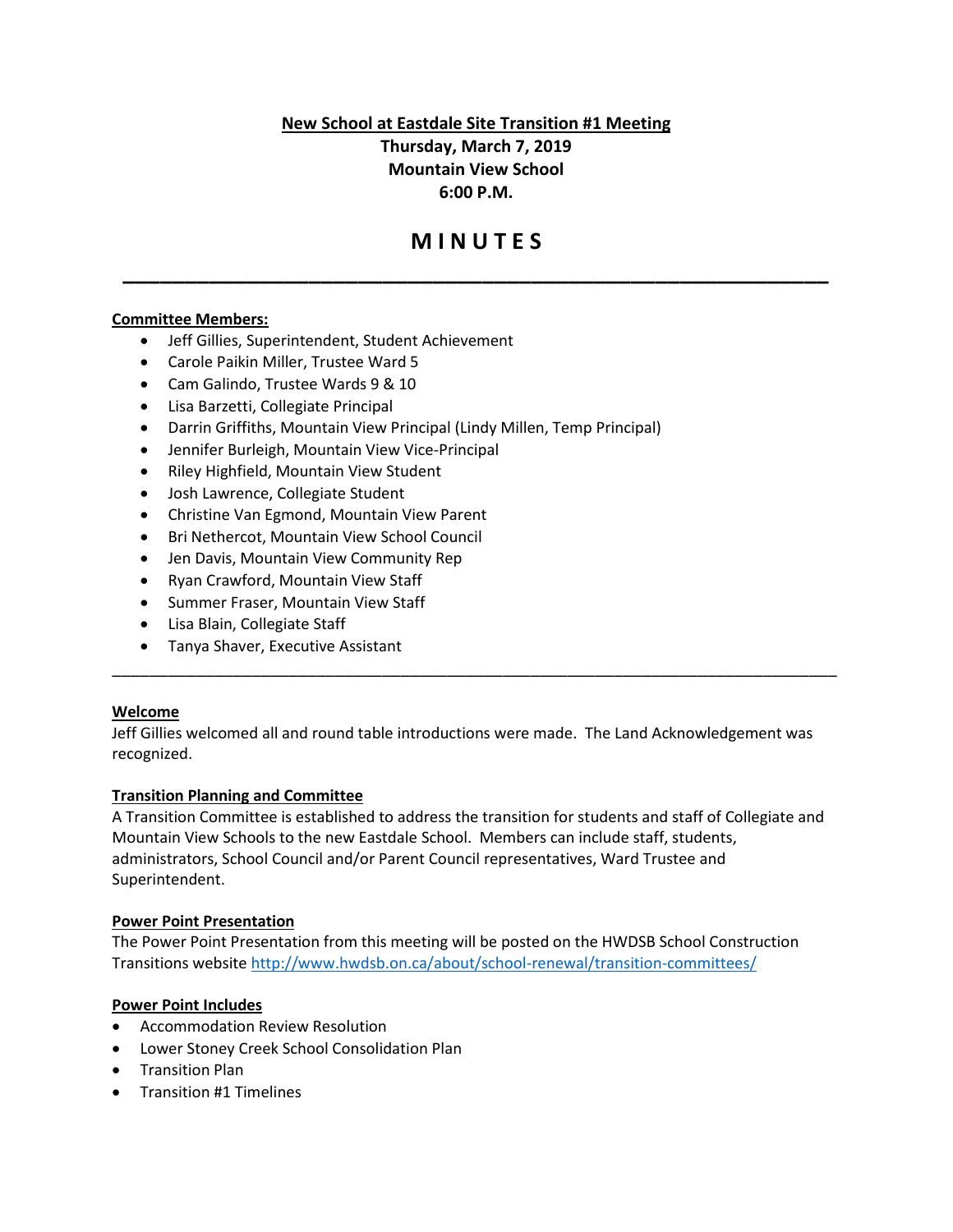- New Site photos School at Eastdale Site
- New Eastdale Walking Distances
- Naming of Schools Process
- Naming Advisory Committee

## **Agenda**

- Transition Planning
- Transition Committees
- Review of Transition Plans
- Timelines
- New School at Eastdale Updates
- Transition Committee Topics for Discussion

# **Comments / Concerns / Suggestions from Committee Discussion**

Preparing for the transition, examples of some important items for discussion/planning are:

- Planning share school activities during 2018-19 school year
- Communication keeping families informed
- Student Life Extracurricular activities, excursions, special events, etc.

# *When it comes to sports, will there be teams for each school?*

• The combination of sports teams of the schools will be worked out through the staff and principals

# *How can the move take place mid year?*

• The school will be accessible prior to the break and much of the move will take place during the break

## *Is money available for year end activities?*

- There is a limited budget for celebratory activities
- Will be discussed at board level how much can be made available

## *Will the Annual Softball Tournament still take place?*

- All schools would like to pay their way and join in this popular tournament
- Perfect activity as it involves all the schools
- Will continue with planning and keep everyone informed

# *Will there be a new Mascot?*

- This will happen after the new school opens
- Once everyone is together these details will be worked out
- Currently working with organizing classes so students remain with teacher when the move happens o Classes will be transplanted into the building within both sites
- Staff have already started walking the students past the new site to get them excited
	- o In warmer weather the students will be able to see progress
	- o Idea might be to create a slide show playing in lobby of Mountain View documenting the progress
	- $\circ$  Should be done simultaneously with a side-by-side slide show of the progress of Memorial SC school as well